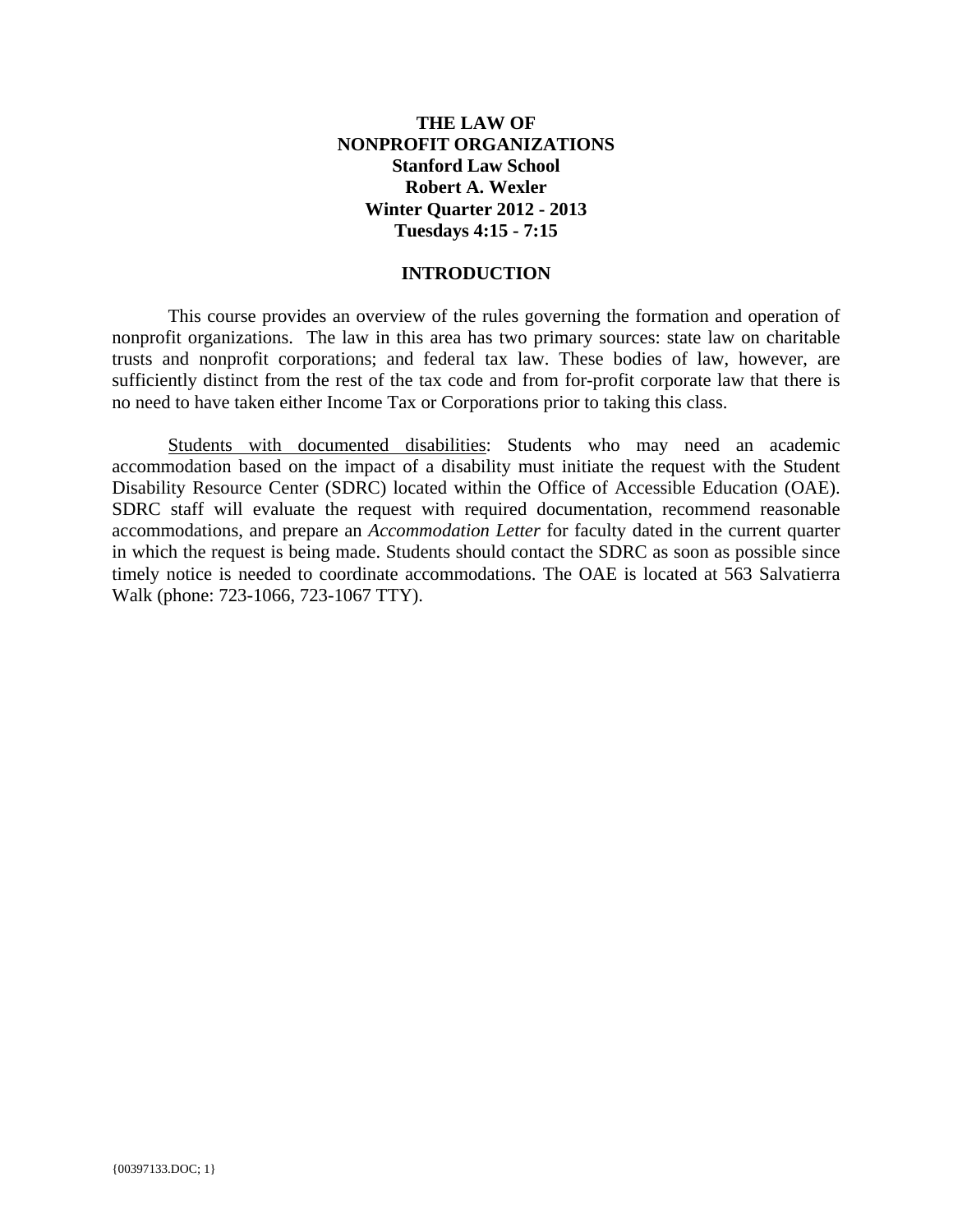## **HOW DOES THE COURSE WORK**

*Course Materials:* All assigned materials will be posted on *coursework*. There is no textbook. In addition the materials posted, I will ask you in certain to weeks to take a look at various websites of organizations that we may use as examples.

*Grades:* Grades will be based on an open-book final exam (80%), and class participation (including attendance) (20%).

**During Class:** Before each class, do the reading and work through the problems. The problems form the basis for discussion during class.

*Scope:* During the nine weeks of the course, we are going to develop a solid understanding of the corporate and tax rules that govern nonprofit, tax-exempt organizations. The nine weeks are divided as follows:

- 1. Setting up a nonprofit corporation -- making choices and documenting them properly.
- 2. Operating a nonprofit corporation -- how do directors and officers do their jobs properly?
- 3. Tax exemption under 501(c) of the Internal Revenue Code -- what qualifies and how does an organization become tax-exempt?
- 4. Insider transactions -- private benefit, private inurement and self-dealing.
- 5. Lobbying and political activity -- what is allowed and what is prohibited?
- 6. Private foundations and public charities -- what is the difference and why do we care?
- 7. Charitable contributions and fundraising -- tax deductions for donors and fundraising rules.
- 8. Unrelated Business Income -- when (and why) are tax-exempt entities taxed on business income?
- 9. Social Enterprise -- the new breed of nonprofits (and publicly minded for-profits).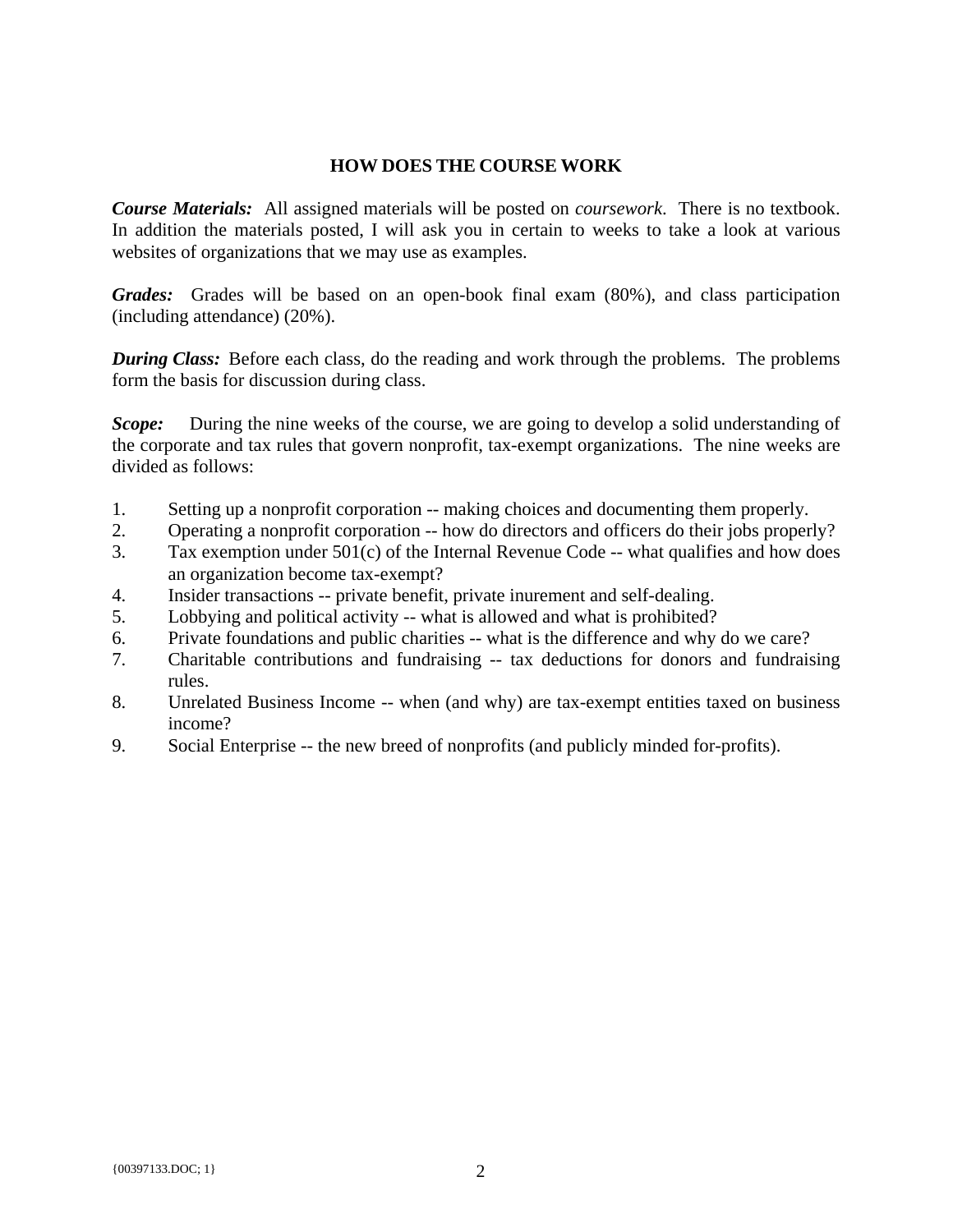# **SYLLABUS**

#### **CLASS I. INTRODUCTION & FORMATION OF A NONPROFIT CORPORATION**

#### *Reading:*

- Week 1 Case Study & Problems
- Forming a New Public Charity
- Articles of Incorporation
- Bylaws

# **CLASS II. BOARD OF DIRECTORS RIGHTS, DUTIES AND RESPONSIBILITIES**

#### *Reading:*

- Week 2 Case Study & Problems
- What Every Nonprofit Director Needs to Know (Pages 1 17)
- Week 2 -- Selected Sections -- California Corporations Code

#### **Class III TAX-EXEMPTION**

#### *Reading:*

- Week 3 Case Study and Problems
- Week 3 IRC Sections and Regulations
- What Every Nonprofit Director Needs to Know (Pages 30 32)
- Planning for, Obtaining, and Maintaining Tax Exempt Status (Sections 3.1, 3.2, 3.3, & 3.5 -- 3.14)
- *Bob Jones University*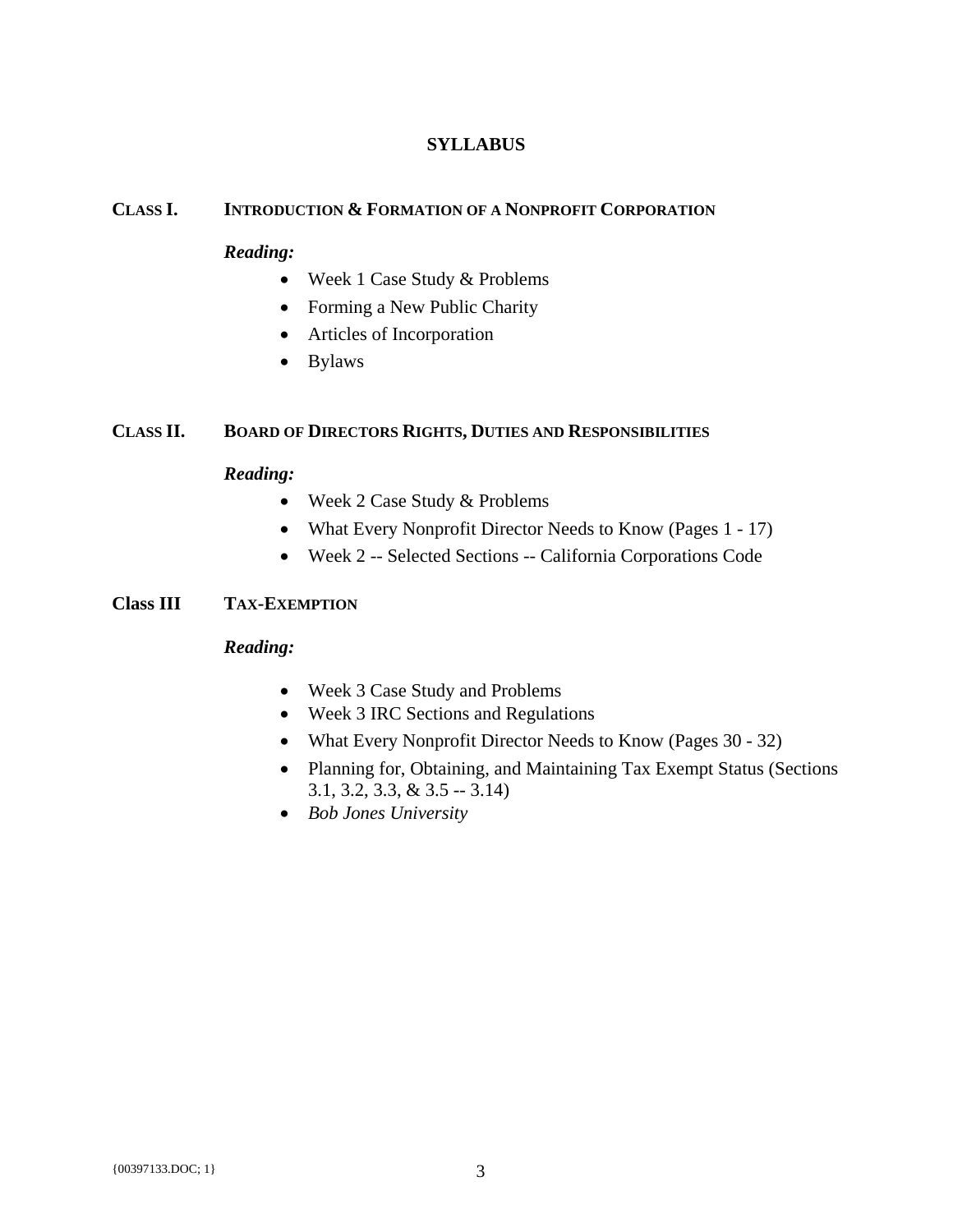# **CLASS IV. INSIDERS TRANSACTIONS – PRIVATE BENEFIT, INUREMENT, AND INTERMEDIATE SANCTIONS**

### *Reading:*

- Week 4 Case Study & Problems
- Planning for, Obtaining, and Maintaining Tax Exempt Status (Sections  $3.15 - 3.27$
- *American Campaign Academy*

# **CLASS V. LOBBYING & POLITICAL ACTIVITY**

#### *Reading:*

- Week 5 Case Study & Problems
- Planning for, Obtaining, and Maintaining Tax Exempt Status (Sections 3.29, 3.30)
- 501(h) Lobbying Overview
- Lobbying Flowchart
- 501(h) Election Allows Charities to Become Aggressive Lobbyists
- Lobbying exceptions chart
- Election Year Issues

## **CLASS VI. PRIVATE FOUNDATIONS AND PUBLIC CHARITIES**

## *Reading:*

- Week 6 Case Study & Problems
- Dryburgh on Private foundations
- Wexler on Private Foundations
- Planning for, Obtaining, and Maintaining Tax Exempt Status (Sections 3.31 - 3.46)
- *Madden case*
- Week 6 -- Internal Revenue Code -- selected Sections